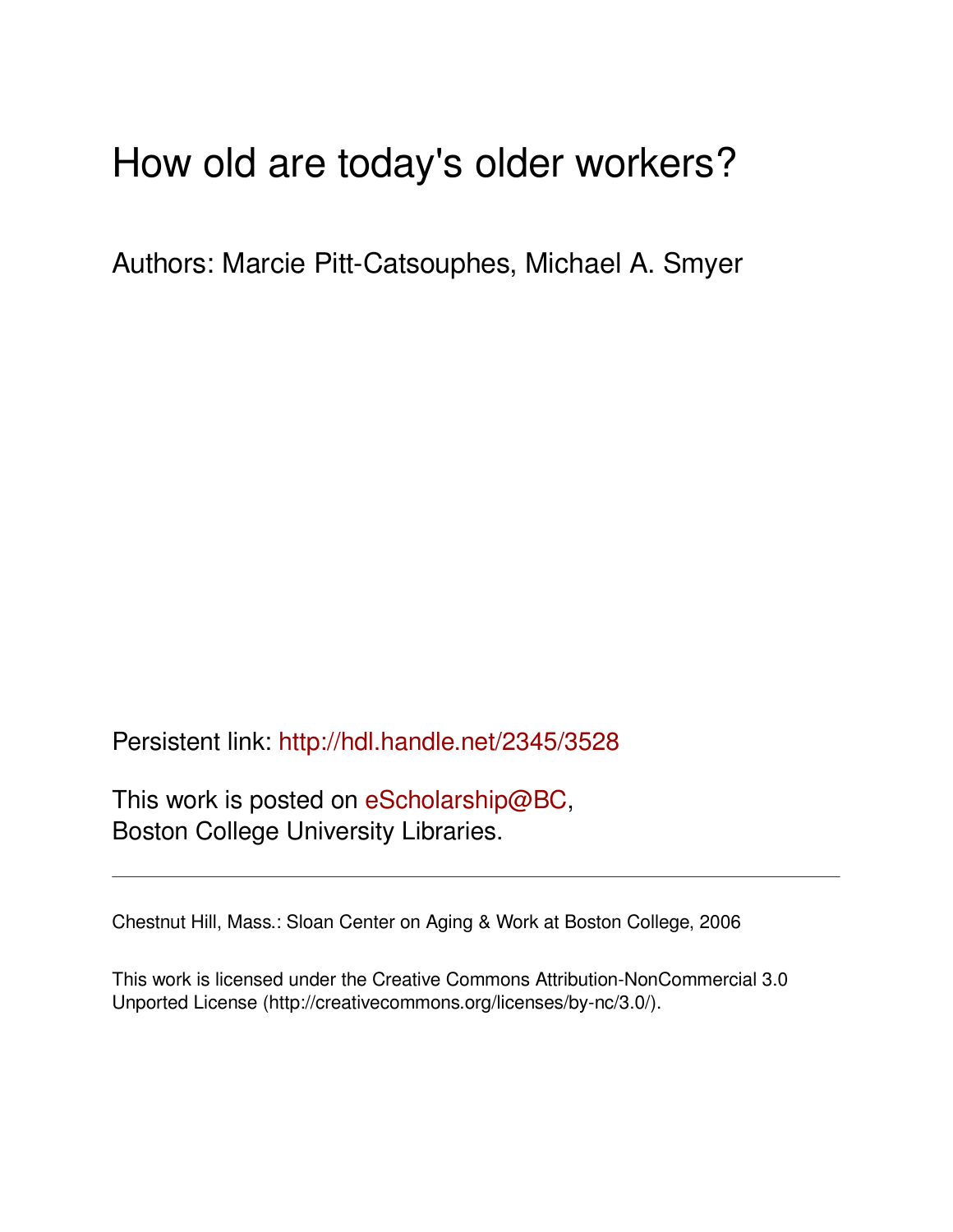THE CENTER ON AGING & WORK WORKPLACE FLEXIBILITY

AT BOSTON COLLEGE

**ISSUE BRIEF 04** FEBRUARY, 2006

#### IN THIS ISSUE:

# How Old Are Today's Older Workers?

by Marcie Pitt-Catsouphes, Ph.D. & Michael A. Smyer, Ph.D.

### Introduction

The aging of America is front and center.

Older people are a larger proportion of the U.S. population than ever before. The percentage of the population, aged 50 and older, was 13 percent in 1900, 27 percent in 2000, and is expected to surpass <sup>35</sup> percent in 2020. <sup>1</sup>

But, the meaning of aging has changed. For instance, a substantial percentage of today's seniors are healthy and active. This increased vitality of older Americans has altered the responsibilities, ambitions, daily activities, and lifestyles of people in their 60s, 70s, and 80s.

In the coming decade, a greater number of healthy older adults will be able to work past the traditional retirement age. Some of the baby boomers will find that they need to work for sustained financial security; others will continue to work because they enjoy it. In fact, the trend toward extended employment of older adults has already begun. (See Figures 1a and 1b.)

The topic of aging and work has become a defining issue of our time. However, our conversations about aging and work are often stymied because it has been difficult to define what we mean when we refer to "older workers," "mature workers," "senior workers," and "experienced workers."

At present, there is no consensus about the terms that we should use when referring to individuals who have moved from mid-career into the later years of working for pay. Equally important, the threshold for becoming an older worker is not consistently demarcated.

In earlier decades, mid-career workers seemed to become an older worker once they started to plan for retirement. The status of being an older worker signaled the end of a career.

Today, many adults are working later into their 60s and 70s, and many make a gradual transition from full-time employment to full-time retirement by having a bridge job.<sup>2</sup> It is no longer clear when adults move from a mid-career status into an older worker status.

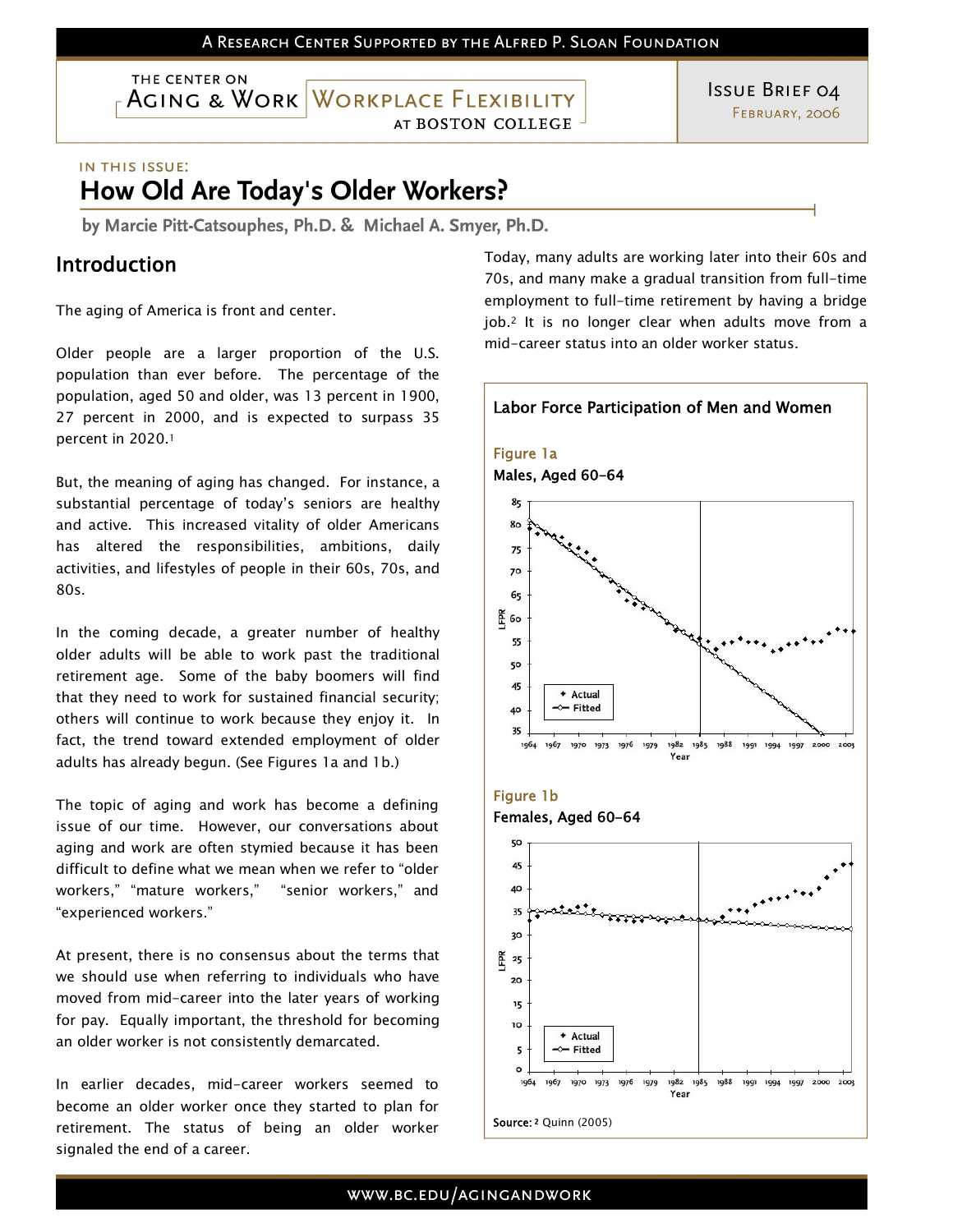Discussions about "how old today's older workers are" will help us replace our old ideas about aging with more accurate perceptions of the value and potential of older workers. This Issue Brief presents experts' perspectives of older workers. Several members of the Center's Research Advisory Committee have shared their expertise on aging and work. Please visit our website for a complete list of our Research Advisory Committee members.

### How old are older workers?

Specifying who is (and who is not) an older worker remains elusive. The answer to the question depends on the context. Not surprisingly, policy makers, business leaders, academics, and older adults tend to calibrate the age of older workers in different ways. "…the age at which one becomes an older worker seems *not* to be related to biological age but instead to concerns faced by workers at various points in their lifespans."3

1. Older Workers as a Protected Group: The 1967 Age Discrimination in Employment Act (ADEA) protects workers who are 40 years of age or older from discrimination based on age. This age is also a threshold when employees might feel that opportunities for training and development at the workplace seem less available to them. The U.S. Equal Employment Opportunity Commission states:

- "The ADEA's protections apply to both employees and job applicants. Under the ADEA, it is unlawful to discriminate against a person because of his/her age with respect to any term, condition, or privilege of employment including, but not limited to, hiring, firing, promotion, layoff, compensation, benefits, job assignments, and training.
- It is also unlawful to retaliate against an individual for opposing employment practices that discriminate based on age or for filing an age discrimination charge, testifying, or participating in any way in an investigation, proceeding, or litigation under the ADEA.
- The ADEA applies to employers with 20 or more employees, including state and local governments. It also applies to employment

agencies and to labor organizations, as well as to the federal government."<sup>4</sup>

Some might think that 40 years of age is too young to be an older worker; however, in terms of discriminatory attitudes or behaviors that limit employment opportunities, the practices at some workplaces might put 40-year-old employees in situations where they are treated like older workers.

How old are older workers? It depends. When considering retirement regulations, one would say 60 or so. However, when considering corporate policies concerning investing in human capital, the age bracket starts much earlier — around 45 years.

Ursula Staudinger, Ph.D., International University Bremen

2. Public Perceptions of Getting Old: In 2005, MetLife commissioned a telephone survey (n=1,000) that gathered information about Americans' perceptions of "how old is old." A majority (60.3 percent) indicated that they felt that a person begins to be "old" at the age of 70 years or older. Less than one of every 10 respondents (8.7 percent) felt that people under the age of 50 years would be considered to be old. <sup>5</sup>

Similarly, respondents to the 2000 American Perceptions of Aging in the 21st Century Survey felt that men are considered to be "old" at a median age of 70 years, compared to 75 years for women. However,<br>only 14 percent of the respondents felt that chronological age was the primary indicator of old age; rather 41 percent felt that declining physical activity and 32 percent that declining mental functioning were the single most important markers of old age. <sup>6</sup>

3. You Are as Young or Old as You Feel: Alan Greenspan recently observed: "Increasing labor force participation seems a natural response to population aging, as Americans not only are living longer, but also generally living healthier. Rates of disability for the elderly have been declining, reflecting both improvements in health and changes in technology that accommodate the physical impairments that are associated with aging. In addition, work is becoming less physically strenuous and more demanding intellectually, continuing a century long trend toward a more conceptual and less physical economic output."7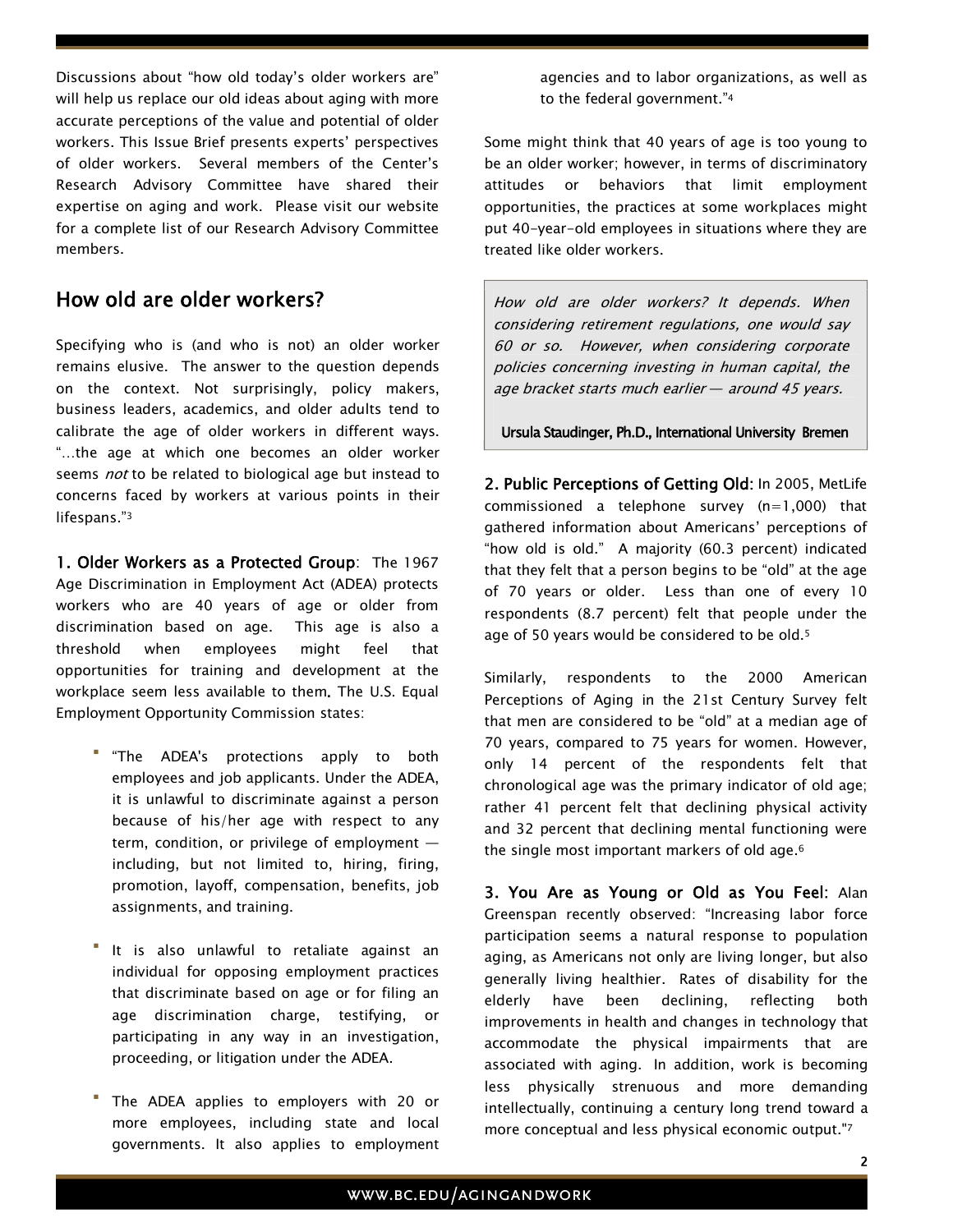There have been two important transformations over the past 50 years with regard to the health of older workers and the decisions that they make about employment. First, larger proportions of those in their late-midlife and senior years will be healthier and more active compared to those in earlier generations. Even today, a majority of older Americans, 65 and over, report that they have "excellent" health, and it is widely expected that tomorrow's older Americans will be healthier in comparison to previous generations. (See Figure 2.)

#### Figure 2

Percentage of people age 65 and over who reported having good to excellent health, by age group and race and Hispanic origin, 2000-2002



Secondly, the percentage of jobs that are physically demanding has decreased. As a consequence, today's older Americans may be able to pursue a wider range of life activities, including remaining in the labor force for extended periods of time. Certainly, not "…everyone will want to work longer. But, the key point is that a larger older cohort in good health has the potential for a revolutionary redefinition of aging — both with a respect to employment and social involvement generally."<sup>9</sup>

The notion of what constitutes "old" is not as tightly coupled with chronology as it was in the early and mid-twentieth centuries. Advances in health have set the clocks back, enabling people to live longer and contribute more to society. But there are both cultural and structural lags in understanding the role of "older" individuals, who are neither frail nor ready to sit passively on a porch and watch the world go by. Understanding the needs and potential contributions of older Americans involves consideration of the heterogeneity of the population, which varies remarkably in terms of economic resources, human capital, family responsibilities, and desires.

#### Stephen Sweet, Ph.D., Ithaca College

Having the option to continue to participate in the labor force can have important positive health consequences for older workers. "Quality" jobs may benefit employees' physical and mental health, making it less likely that they will experience certain conditions that can accelerate the aging process. The Committee for Economic Development Studies (1999) found a positive relationship between employment and physical and mental well-being. 10 A recent study has reported that the mental health status of employed older workers is better than it is for those in full-time retirement.<sup>11</sup> Another study found that nearly half of their respondents said that their desire to keep active was also an important factor in the decisions they made with regard to work and retirement.<sup>12</sup>

4. Access to Retirement Benefits: Eligibility for partial Social Security benefits is currently set at 62, and the "normal" (or normative) retirement age for receipt of these benefits (at a maximum level) is currently 65. This age will be raised to 67 by 2022. The eligibility age for Social Security has an impact on our perspectives about older workers. First, this age of eligibility is a key driver in Americans' decisions about when they start the process of retiring. Secondly, private pension plans are typically linked to the traditional retirement age, which reinforces notions about the "appropriate age" to retire.<sup>13;14</sup> As a consequence, the impending rise in the age of eligibility for Social Security benefits will likely increase the labor force participation rates of older Americans.

Source:<sup>8</sup> Federal Interagency Forum on Aging Related Statistics (2004).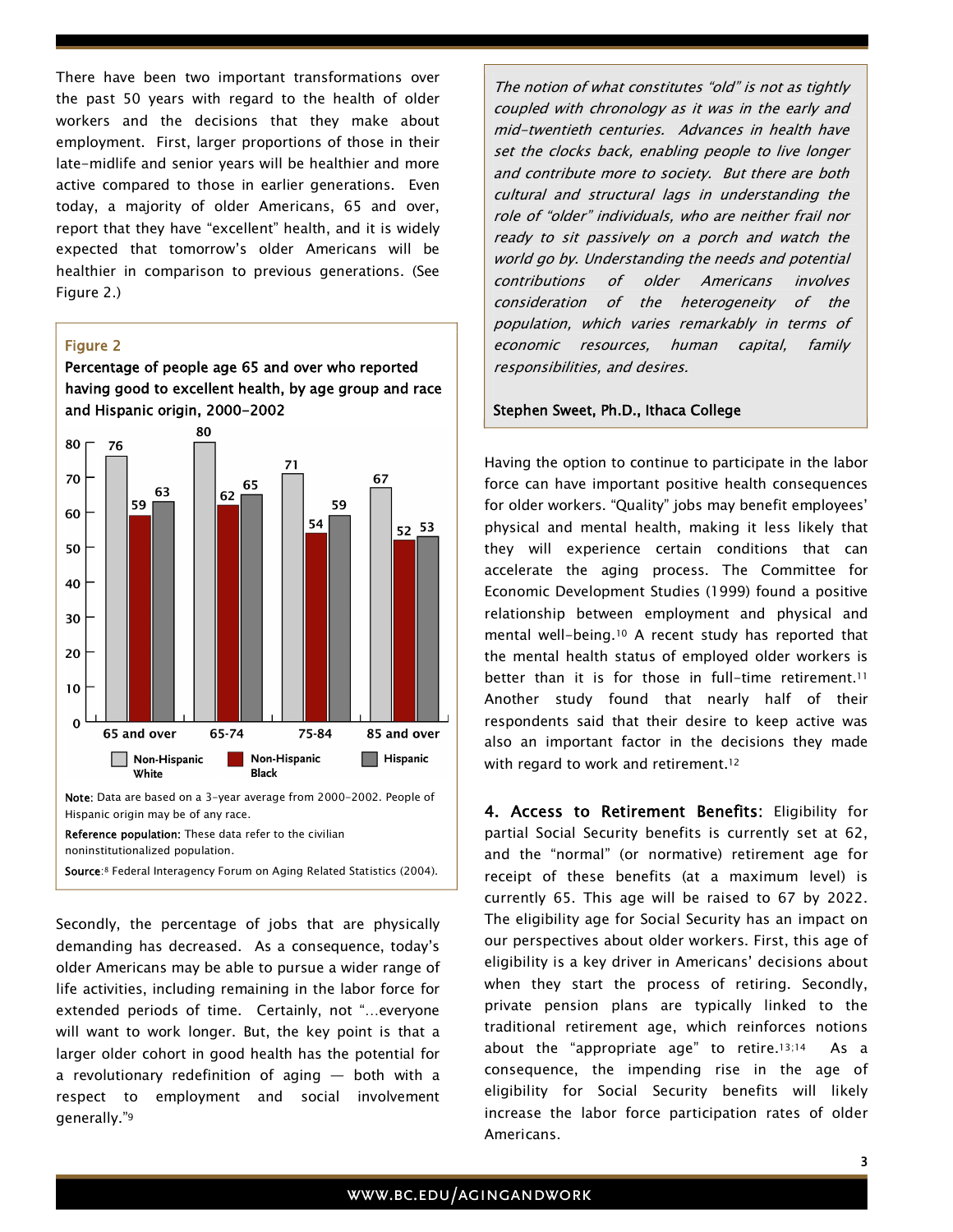It is important to recognize that the criterion of having access to retirement benefits is a marker of the beginning of *retirement* but not the beginning of a phase of life and career as an *older worker*.

Sterns and Doverspike (1989, Goldstein, Ed., Training and Development in Organizations) offered five general approaches to the classification and definition of the older worker. They are chronological/legal, functional, psychosocial, organizational, and life span orientation. We prefer to view the question of defining the older worker in a multidimensional manner.

#### Harvey Sterns, Ph.D., University of Akron

5. Life Experience and Context Matter: Workers' perceptions of relationships among their age, individual life histories, family "stage" — as well as their career and work experiences — may affect their self- perception. For example, some women who have focused significant time and energy on raising children before returning to or entering the labor force may feel that they are just starting to "hit their stride" when they reach 50 or 55. In contrast, men of the same age who have been working full-time since they were 18 or 21 years old may begin to feel that it is time to start "winding down." A life course perspective on defining older workers takes a person's life events and their contexts into account. <sup>15</sup>

It is interesting to note that older workers who have responsibilities for dependent family members or kin are *less* likely to retire and withdraw from the labor force. <sup>16</sup> For example, those with children often face dramatically increased family expenses when their children reach the college years. The Employee Benefits Research Institute reports that 21 percent of workers who expect to work during their "retirement" years anticipate making this decision so that they can help to support children or other family members.<sup>17</sup> In contrast to the preference of some younger workers who either reduce their work hours or take a caregiver leave of absence, older workers with caregiving responsibilities indicate that they plan to stay in the workforce so that they can manage the financial obligations of their dependents (e.g. pay for medical assistance for an elderly parent or pay tuition for a child in college). Only 2 percent of the respondents to The Conference Board Survey listed their caregiving responsibilities as a reason for retiring.<sup>18</sup>

6. Academic and Professional Perspectives: Researchers, policy analysts, and advocates for older workers often use different ages to designate the group of older workers. AARP, for example, gives its awards to "Best Employers for Workers over 50." <sup>19</sup> Reports of the Conference Board as well as other research organizations have framed aging issues according to birth cohorts — such as Generation X, Generation Y, Baby Boomer Generation, and the Mature/Silent Generation — usually implying that baby boomers and members of the Mature/Silent Generation are older workers. Some authors avoid using language labels altogether when reporting findings relevant to the experiences of older workers and, instead, present their research results by age groups, such as 25-39 year olds, 40-54 year olds, and 55 plus.

There are very good reasons why different researchers may adopt different strategies for analyzing data. Sometimes different research questions suggest that it is important to focus on particular age groups. For instance, researchers interested in different types of attitudes about aging at the workplace might want to consider including employees who are at the younger end of the older workers' continuum in their studies.<br>Other studies that consider the impact of the onset of specific types of physical conditions or limitations might decide to focus on those older workers who are at the older end of the continuum.

Conceptions of "who is old" vary greatly across cultures, across historical periods, and by industrial sector. We found in the IT sector that workers are considered old if they have children. Ballet dancers and professional athletes may be considered old in their twenties or thirties, airline pilots in their fifties, and Supreme Court Justices in their eighties. It is important to investigate how employers and workers informally designate workers as young or old, and whether such designations are associated with the attribution of positive characteristics (e.g. wisdom and responsibility) or negative characteristics (e.g. unable to learn new technology).

Victor Marshall, Ph.D., University of North Carolina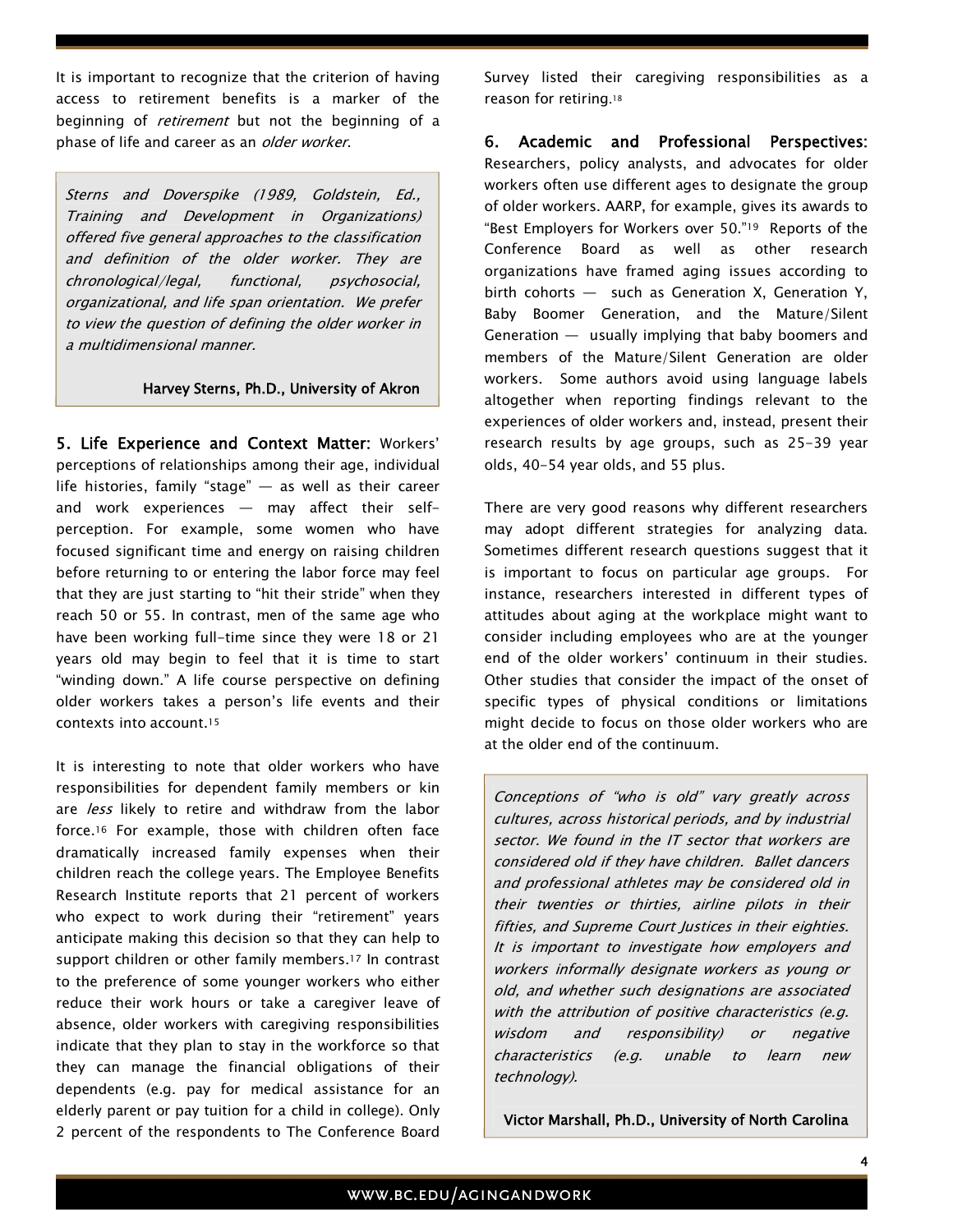# Is It Important for Decision-Makers at the Workplace to Think About the Age of Older Workers?

There are many reasons why discussions about the age of older workers have real-life relevance.

- Adults continue to change and develop throughout their lives. Since the experiences of younger and older workers tend to be different, it is important that employment policies and programs take the age and development of different older workers into account.
- There is evidence that many workers recalibrate career goals and expectations as they age.<sup>3</sup> For example, some older workers might consider beginning a second career, changing jobs, or, perhaps, reducing the amount of time devoted to paid work to become more fully engaged in community service. Employers interested in maximizing the contributions that their older workers can make will readily understand that "one size doesn't fit all" as they implement strategies for recruiting and retaining their valued older workers.

At the same time, business leaders are often concerned about how to maximize the effectiveness of the transitions made by older workers  $-$  for instance, transitions to new positions, to different ways of structuring their jobs such as reducing the hours that they work, or to full-time retirement. Employers also want to develop mechanisms for older workers to share expertise and knowledge with their younger colleagues before they fully retire.

To be the most effective, the employer and employee will need to work together to develop options that meet the concerns of older workers and the workplace.

## How Does the Center on Aging & Work Define Older Workers?

Each of the studies being conducted by the Center on Aging & Work will carefully consider the most

appropriate way to focus on specific populations of older workers. Some of the studies may consider 50- year-olds to still be in mid-career (along with some of their younger colleagues), whereas other studies might consider 50-year-olds to be older workers.

The investigators will clarify and explain "how," "why" and in "what ways" different groups of workers are considered through a lens of aging and work.

"To encourage the continued employment of older adults and to successfully recruit those who have already left the workforce, employers need to initiate changes in their organizational culture. Few corporations are responding to this challenge with innovative programs to retain older workers or to encourage their return to active labor force participation. With an impending shortage of available workers, employers will need to be forward thinking to reap the benefits of employing older workers who are typically more loyal, punctual, and committed."

Michalle Mor Barak, Ph.D., University of Southern California

### Conclusion

For the past five decades, changes in the proportion of older Americans as part of the U.S. population had little impact on the age composition of the labor force because older Americans comprised relatively small percentages of the overall labor force. As large percentages of older workers moved abruptly from fulltime employment to full-time retirement between the ages of 62-65, the labor force exit of older workers became fairly predictable.

There are many indications that we may be witnessing the beginning of dramatic changes in the employment and retirement patterns of older Americans. As a result, business leaders and public policy makers alike will continue to grapple with the profound implications of the "new age of aging."

How we define older workers will matter for employers, employees, and our aging society.